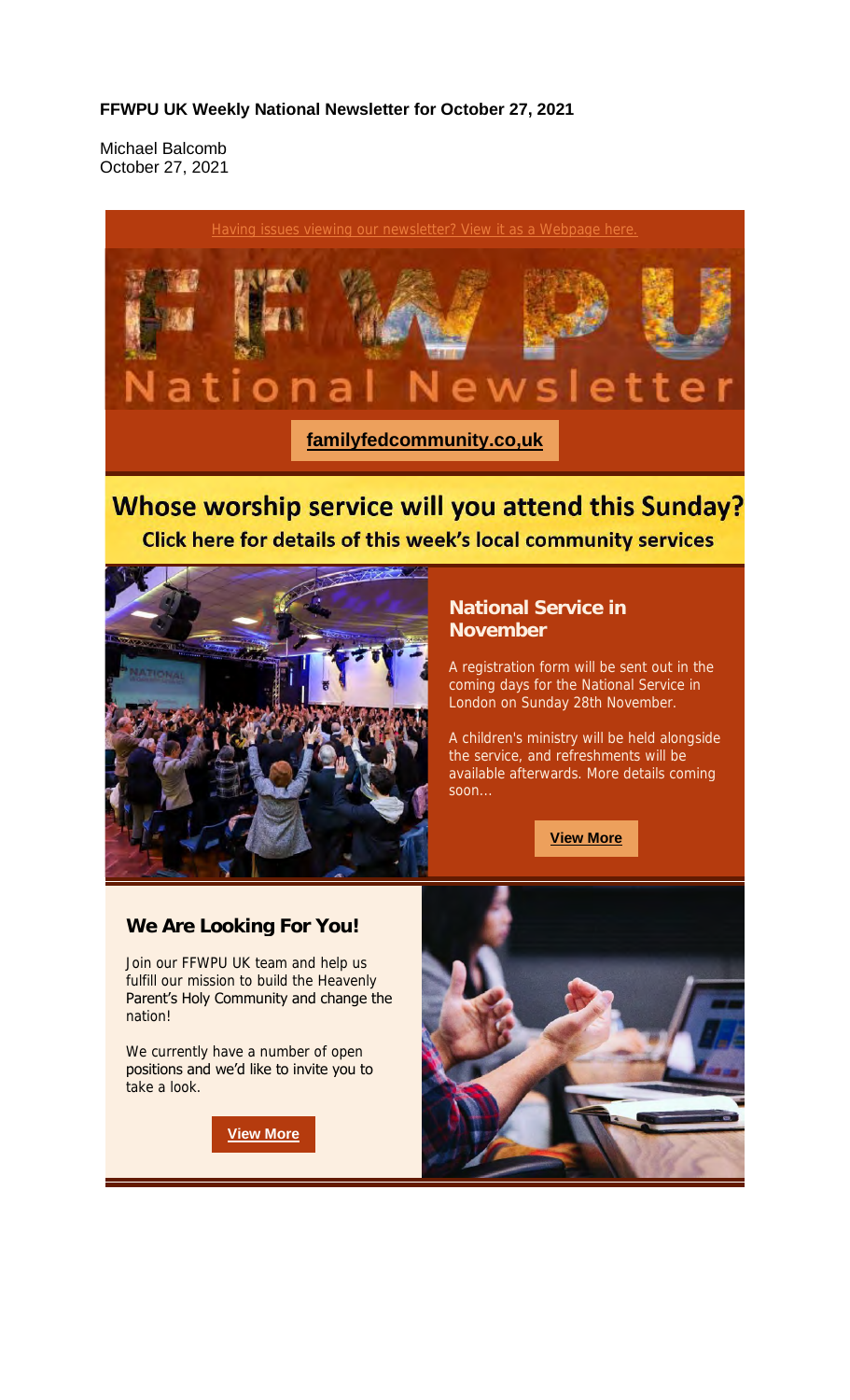

#### **Funeral & Seonghwa Details for Richard Dirnhofer**

Richard's memorial service will take place this Saturday at 9am in the Smethwick Old Church. His Seonghwa ceremony will then be held at the Holy Oak Memorial Woodland in Stanton Fitzwarren at 1pm.

If possible, please take a lateral flow test before attending - just to be safe.

**View More**

#### **Video: Victory Celebration**

The recording of last Sunday's victory celebration in Korea is now available to watch online. We have provided timestamps to help navigate through the video, which is just under 4 hours long.

You can read the transcript of True Mother's message during the event **here...**

**Watch Now**



# **| Upcoming Events |**

Please click on the title of the event(s) that you are interested in for further details:

**Community Worship Services** Sunday 31st October

## **WEEKLY**

**EUME Zoom Prayer Meeting** Every Wednesday at 7pm

**Early Morning Devotion via Zoom** Every Saturday from 5am–6.30am

# **OCTOBER**

**Foundations: 40-Day Spiritual Leadership Course** Friday 15th October to Tuesday 23rd November

**Seonghwa Ministry: "How Can We** 

**Blessed Children and their Parents Matching & Blessing Workshop** Friday 29th to Sunday 31st October

**HARP UK: Halloween Party 2021** Saturday 30th October